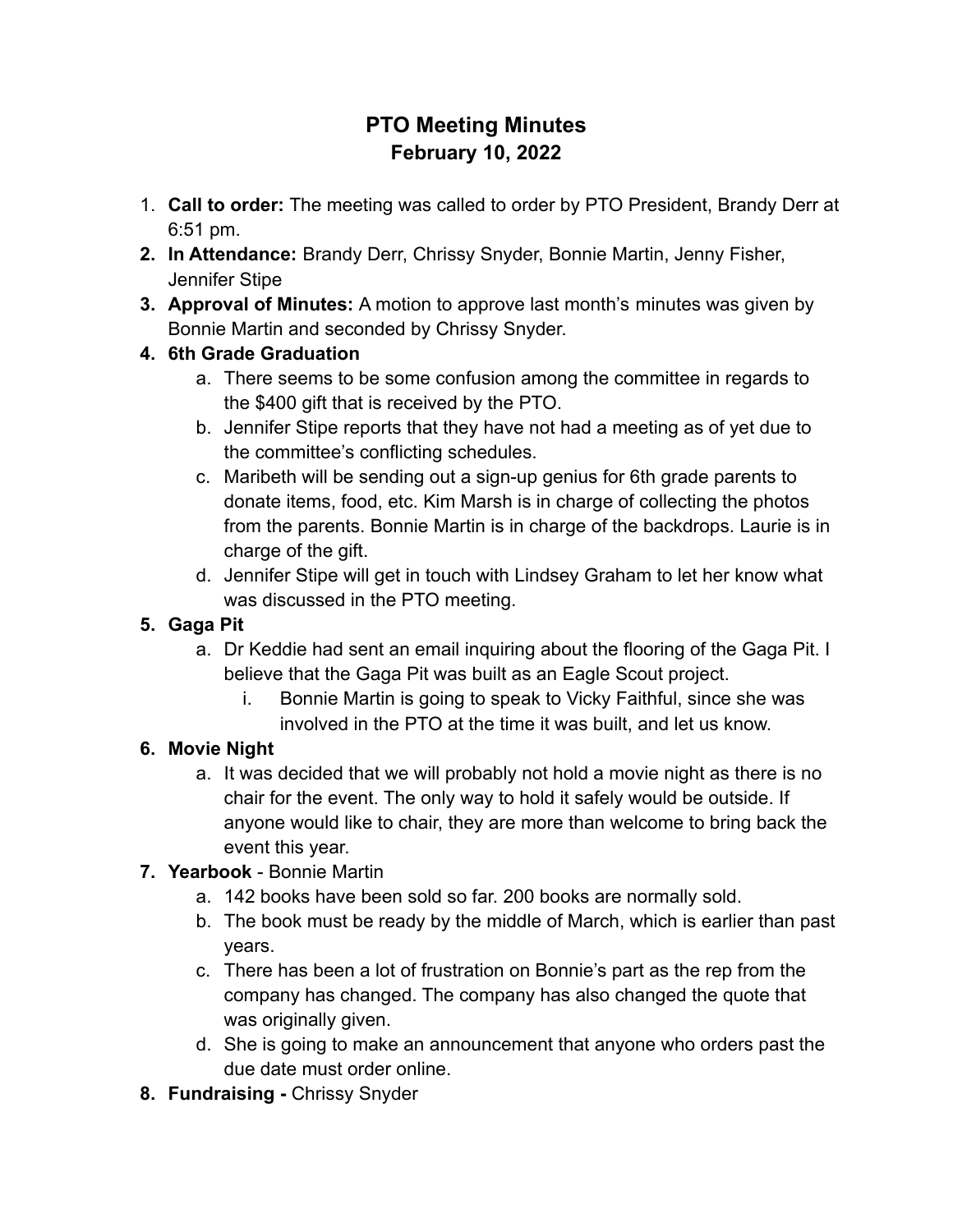- a. Square One
	- i. The catalogs should be coming in March.
	- ii. The tiles will once again be available for purchase as more tiles are needed. The ones that were previously purchased will be put up with the new tiles.
- b. Penny Wars
	- i. It has not been decided that this will not be held as previously announced out of deference to Mr McCabe's Heart Walk.
- c. Spirit Wear
	- i. The PTO will go back to using B&T.
	- ii. The baseball tees for the staff to purchase will be coming back. There were a lot of requests for them.
	- iii. There will be a slight price increase.
	- iv. The sale will run 2/28/22-3/13/22 with a 3 week turn around.
- d. Candy Sale
	- i. There will be a candy sale in April. It has been decided that we will again support a local business. It will be between either Evan's or Miesse's.
- e. Fun Run
	- i. The theme will be "Let's get Wild" (animal themed).
	- ii. There will be a bubble machine and a DJ, so far.
	- iii. No mailers will be sent out like past years, just flyers.
	- iv. It will not be run exactly like "Cruisin for Conestoga" has been in the past but the committee is excited and it should be a lot of fun for the students.
- **9. Book Fair -** Chrissy Sndyer
	- a. The book fair was a huge success. It earned \$2,785.07.
	- b. The Spring year book will not be held as it would interfere with some of the Spring events. The BOGO sale would still be available online for the interested parents.
	- c. We now qualify for a donation matching program through Scholastic. The PTO would like to be able to provide each child with a book during the fall Book Fair next school year. There was some opposition to this idea. More will be discussed in the fall as the event approaches.

#### **10.Talent Show**

a. (From Dr Keddie)-The talent show will be held 5/19/22 during school. It will be held at 10 am for K AM-4th grade and 2:30 pm for K PM-5/6th grade.

### **11. Field Trips**

a. The Fulton Trip is still unknown. Per Chrissy Snyder, Jerissa Warfel is on the board at The Fulton and they do not have enough staff to